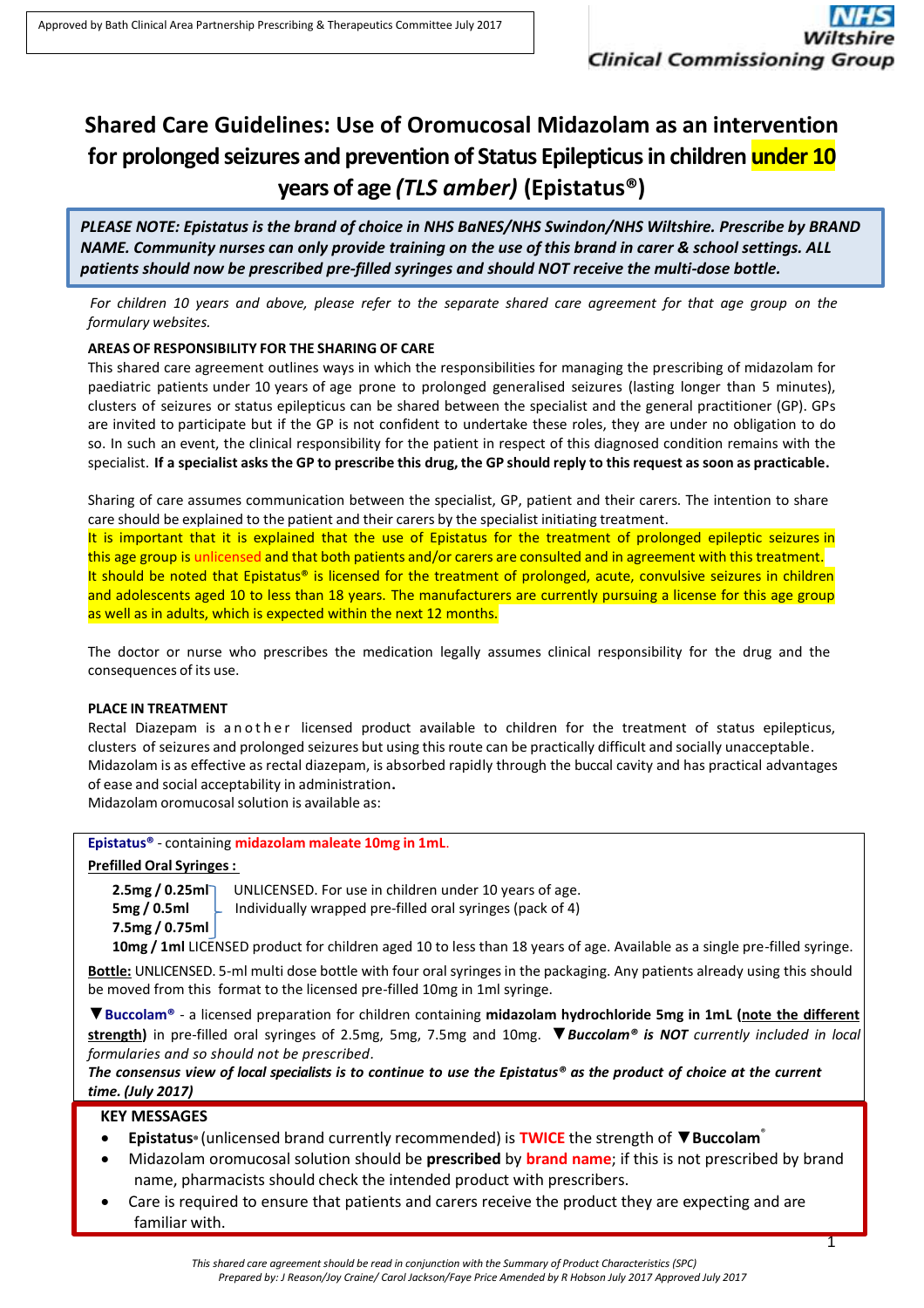|                | <b>RESPONSIBILITIES and ROLES</b>                                                                                                                                                                                                                                                                                                                                                                                                                                                              |  |  |  |  |  |  |
|----------------|------------------------------------------------------------------------------------------------------------------------------------------------------------------------------------------------------------------------------------------------------------------------------------------------------------------------------------------------------------------------------------------------------------------------------------------------------------------------------------------------|--|--|--|--|--|--|
|                | <b>Specialist responsibilities</b>                                                                                                                                                                                                                                                                                                                                                                                                                                                             |  |  |  |  |  |  |
| 11             | Initiate treatment and provide at least 2 doses of the correct dose of prefilled syringes. All children under 2 years of age<br>who require oromucosal midazolam will ONLY be initiated on the advice of a Consultant Paediatric Epilepsy specialist.                                                                                                                                                                                                                                          |  |  |  |  |  |  |
| $\overline{2}$ | Discuss the benefits and side effects of treatment with the patient and/or carers and consider the use of unlicensed<br>medicines and only use when the benefits outweigh the risks. The prescriber must make every effort to obtain consent to<br>treatment and inform the patient and carer of the Medicine's license status and that the effects of an unlicensed product<br>will be less well understood than those of a licensed product.                                                 |  |  |  |  |  |  |
| l3             | Ensure that the patient/carer understands when and how to give the medication (An identified member of the specialist<br>team such as epilepsy specialist nurse and Public Health School Nurse (PHSN), will work with the parents / carer to<br>develop an Emergency Treatment Plan for child/young person with epilepsy for administration, train in use, ensure<br>appropriate storage and provide written/verbal advice in a way that the individuals can understand (as per Joint Epilepsy |  |  |  |  |  |  |
| $\overline{4}$ | Ask the GP whether they are willing to participate in shared care. The GP must be informed of the medicine's license status<br>when asking them to use unlicensed medicines.                                                                                                                                                                                                                                                                                                                   |  |  |  |  |  |  |
| $\overline{5}$ | Supply the GP with background information about diagnosis, the reasons for selecting midazolam and details of how to<br>prescribe it, including details of how often doses can be repeated, maximum dose in 24 hours and details of any<br>combination therapy. This summary should be received within 14 days of a hospital outpatient review, in-patient stay or<br>Community review.                                                                                                        |  |  |  |  |  |  |
| 6              | Inform the appropriate community service that Buccal Midazolam has been prescribed. A Health Care Plan/Flow Chart<br>should be put into place by the appropriate community service to support use.                                                                                                                                                                                                                                                                                             |  |  |  |  |  |  |
| 7              | Review the patient's condition and monitor response to treatment regularly (at least 6 monthly).                                                                                                                                                                                                                                                                                                                                                                                               |  |  |  |  |  |  |
| 8              | Advise GP on when to stop, alter or change treatment.                                                                                                                                                                                                                                                                                                                                                                                                                                          |  |  |  |  |  |  |
| 9              | Report adverse events to the MHRA: https://yellowcard.mhra.gov.uk/                                                                                                                                                                                                                                                                                                                                                                                                                             |  |  |  |  |  |  |
| 10             | Ensure clear arrangements for GP and carer back-up, advice and support                                                                                                                                                                                                                                                                                                                                                                                                                         |  |  |  |  |  |  |
|                | <b>General Practitioner responsibilities</b>                                                                                                                                                                                                                                                                                                                                                                                                                                                   |  |  |  |  |  |  |

|   | Reply to the request for shared care as soon as practicable.                                                              |
|---|---------------------------------------------------------------------------------------------------------------------------|
| 2 | Prescribe midazolam after communication with specialist about need for treatment and the formulation to be used and       |
|   | the dose recommended. See BCAP aid to prescribing on GP prescribing systems (appendix)                                    |
| 3 | Midazolam is a schedule 3 controlled drug and therefore subject to the requirement for the quantity to be supplied to be  |
|   | written in words and figures.                                                                                             |
| 4 | Refer promptly to specialist if frequency of use increases, lack of clinical efficacy is suspected or any concerns arise. |
| 5 | Report to and seek advice from specialist on any aspect of patient care that is of concern to the GP and may affect       |
|   | treatment.                                                                                                                |
| 6 | Stop treatment on the advice of the specialist.                                                                           |
| 7 | Report adverse events to the specialist and MHRA: https://yellowcard.mhra.gov.uk/                                         |

# **Community Pharmacist's role**

1 If the prescription is written generically confirm with the patient &/or GP as to which brand the patient uses (should be Epistatus). Endeavour to get the GP practice to change the patient's records to the correct brand. 2 Epistatus is not licensed for use in children under the age of 10. However, it is the product of local choice and the

manufacturers are pursuing a license for this age group. Meanwhile, it is important that parents/carers understand the licensing position.

Ensure that each Epistatus 10mg in 1ml pre-filled syringe (PFS) is labelled on the outside of the box it comes in. Usually, 1 or 2 PFS will be supplied for each patient at a time.

3 Check that the patient/carer collecting the prescription understands how to use it.

### Patient's/carers role

1 Report to the specialist or GP if he or she does not have a clear understanding of the treatment.

2 Share any concerns in relation to treatment with medicine.

3 Report any adverse effects to the specialist or GP whilst taking the medicine.

**Epilepsies: diagnosis and management NICE CG137 (Updated February 2016):** <https://www.nice.org.uk/Guidance/cg137>

- Only prescribe buccal midazolam for use in the community for children, young people and adults who have had a previous episode of prolonged or serial convulsive seizures
- Over- and potentially inappropriate prescription of emergency benzodiazepines should not be used as a means to alleviate individual, parental or carer's anxiety.

# **Review and discontinuation of treatment**

An ongoing review of the continued need for emergency rescue treatment with buccal midazolam should be carried out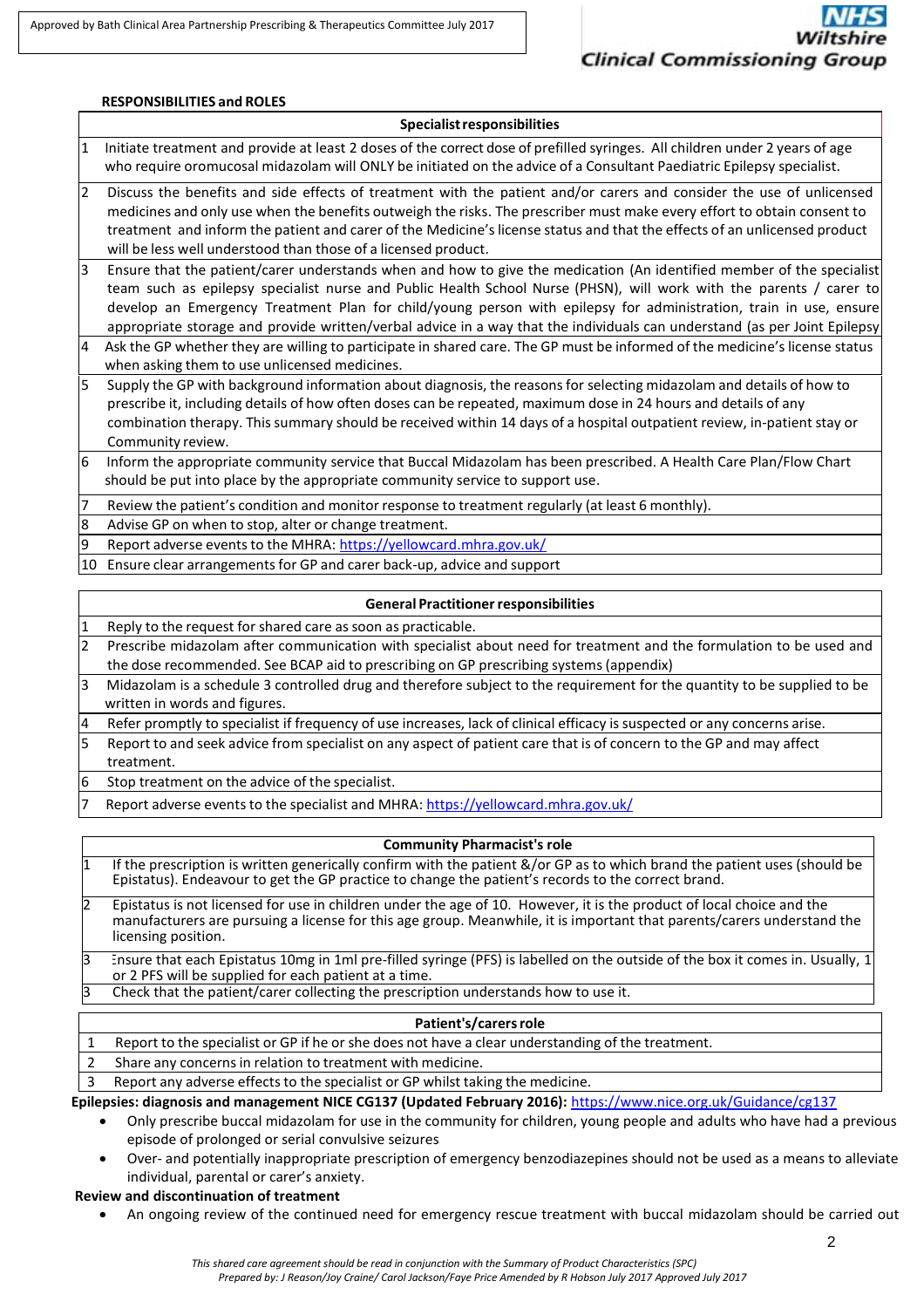# **Clinical Commissioning Group**

by **a specialist** at least every 6 months to ensure the seizure management plan is still appropriate and to prevent unnecessary long term prescribing.

Midazolam may be withdrawn if the patient has been fit free over a 2 year period.

#### **SAFETY: MHRA Guidance**

The MHRA issued a warning (Drug Safety Update in October 2011) that care was needed if transferring between *Epistatus***®** and *Buccolam***®** due to the differences in strengths between the products.

<http://www.mhra.gov.uk/Safetyinformation/DrugSafetyUpdate/CON131931>

There have also been other errors reported to the National and Reporting Learning System (NRLS) involving confusion between the mg and mL e.g. 2.5mL (25mg) was prescribed when 0.25mL (2.5mg) was intended.

<http://www.nrls.npsa.nhs.uk/resources/type/signals/?entryid45=132975> **MEDICATION DETAILS** 

| IVIEDICA I IUN DE I AILS |                                                                                                             |  |  |  |  |  |
|--------------------------|-------------------------------------------------------------------------------------------------------------|--|--|--|--|--|
| Indication               | Status epilepticus and prolonged seizures.                                                                  |  |  |  |  |  |
|                          | Midazolam is a short acting benzodiazepine that offers an alternative to rectal diazepam.                   |  |  |  |  |  |
| <b>Products</b>          | Midazolam oromucosal solution is available from Special products ltd. It should be prescribed by the        |  |  |  |  |  |
| available                | BRAND NAME Epistatus®. This product is not licensed for use in this age group.                              |  |  |  |  |  |
| Form                     | Midazolam 10mg in 1ml maleate is available as prefilled syringes (PFS) for use in children under            |  |  |  |  |  |
|                          | the age of 10: 7.5mg in 0.75ml, 5mg in 0.5ml, 2.5mg in 0.25ml                                               |  |  |  |  |  |
|                          | The 10mg in 1m PFS is now licensed to be used in children from the age of 10 to under 18.                   |  |  |  |  |  |
|                          |                                                                                                             |  |  |  |  |  |
| Administration           | Using the prefilled syringe: half the contents should be squirted into each buccal cavity.                  |  |  |  |  |  |
| Dose and                 | The amount of midazolam buccal liquid used depends on weight and age. The usual doses are:                  |  |  |  |  |  |
| frequency                | Children under 3 months- to 1 year: Hospital only<br>$\bullet$                                              |  |  |  |  |  |
|                          | Children 1 to 5 years -5mg (0.5ml)<br>$\bullet$                                                             |  |  |  |  |  |
|                          | Children 5 to 10 years-7.5mg (0.75ml)<br>$\bullet$                                                          |  |  |  |  |  |
|                          | Children over 10 years and adults-10mg (1ml) (LICENSED age 10 to under 18)                                  |  |  |  |  |  |
|                          | If a response is not seen 5 minutes after the first dose then call 999 for an ambulance.                    |  |  |  |  |  |
|                          | If the seizure is still continuing 10 minutes after the first dose then a second dose can be given. This is |  |  |  |  |  |
|                          | generally only advisable if the child is in hospital or the ambulance crew are present, due to the risk of  |  |  |  |  |  |
|                          | respiratory depression.                                                                                     |  |  |  |  |  |
|                          | What to do if a seizure starts again:                                                                       |  |  |  |  |  |
|                          | Only 2 doses of buccal midazolam to be given in 24 hours. Follow Advanced Paediatric Life Support           |  |  |  |  |  |
|                          |                                                                                                             |  |  |  |  |  |
|                          | (APLS) status epilepticus algorithm if seizures continuing:                                                 |  |  |  |  |  |
|                          | https://www.apls.org.au/sites/default/files/uploadedfiles/Algorithms%20-                                    |  |  |  |  |  |
|                          | %20Status%20Epilepticus.pdf                                                                                 |  |  |  |  |  |
| Contra-                  | Hypersensitivity to the active substance (midazolam), benzodiazepines or to any of the excipients           |  |  |  |  |  |
| indications              | Myasthenia gravis.                                                                                          |  |  |  |  |  |
|                          | Severe respiratory insufficiency.                                                                           |  |  |  |  |  |
|                          | Sleep apnoea syndrome.                                                                                      |  |  |  |  |  |
|                          | Severe hepatic impairment.                                                                                  |  |  |  |  |  |
| <b>Cautions</b>          | Midazolam should be used with caution in patients with chronic respiratory insufficiency because            |  |  |  |  |  |
|                          | midazolam may further depress respiration.                                                                  |  |  |  |  |  |
|                          | Midazolam should be used with caution in patients with chronic renal failure, impaired hepatic or           |  |  |  |  |  |
|                          | cardiac function. Midazolam may accumulate in patients with chronic renal failure or impaired               |  |  |  |  |  |
|                          | hepatic function whilst in patients with impaired cardiac function it may cause decreased clearance of      |  |  |  |  |  |
|                          | midazolam.                                                                                                  |  |  |  |  |  |
|                          | Debilitated patients are more prone to the central nervous system (CNS) effects of benzodiazepines          |  |  |  |  |  |
|                          | and, therefore, lower doses may be required.                                                                |  |  |  |  |  |
|                          | Midazolam may cause anterograde amnesia.                                                                    |  |  |  |  |  |
| <b>Side effects</b>      | The most common side effects with Epistatus (seen in 1/100 to 1/10) are sedation, somnolence,               |  |  |  |  |  |
|                          |                                                                                                             |  |  |  |  |  |
|                          | depressed levels of consciousness, respiratory depression and nausea and vomiting.                          |  |  |  |  |  |
|                          | All patients receiving midazolam are likely to be drowsy for several hours after administration             |  |  |  |  |  |
|                          | Rare: agitation, restlessness and disorientation have been reported.                                        |  |  |  |  |  |
| <b>Monitoring</b>        | No specific monitoring is necessary.                                                                        |  |  |  |  |  |
| <b>Drug interactions</b> | Calcium channel blockers, erythromycin, other macrolides and cimetidine reduce the clearance of             |  |  |  |  |  |
|                          | midazolam. This may result in prolonged duration of sedative effect.                                        |  |  |  |  |  |
| <b>Storage</b>           | Do not store above $25^{\circ}$ C. Do not store in a fridge as crystallisation may occur.                   |  |  |  |  |  |

*This shared care agreement should be read in conjunction with the Summary of Product Characteristics (SPC) Prepared by: J Reason/Joy Craine/ Carol Jackson/Faye Price Amended by R Hobson July 2017 Approved July 2017*